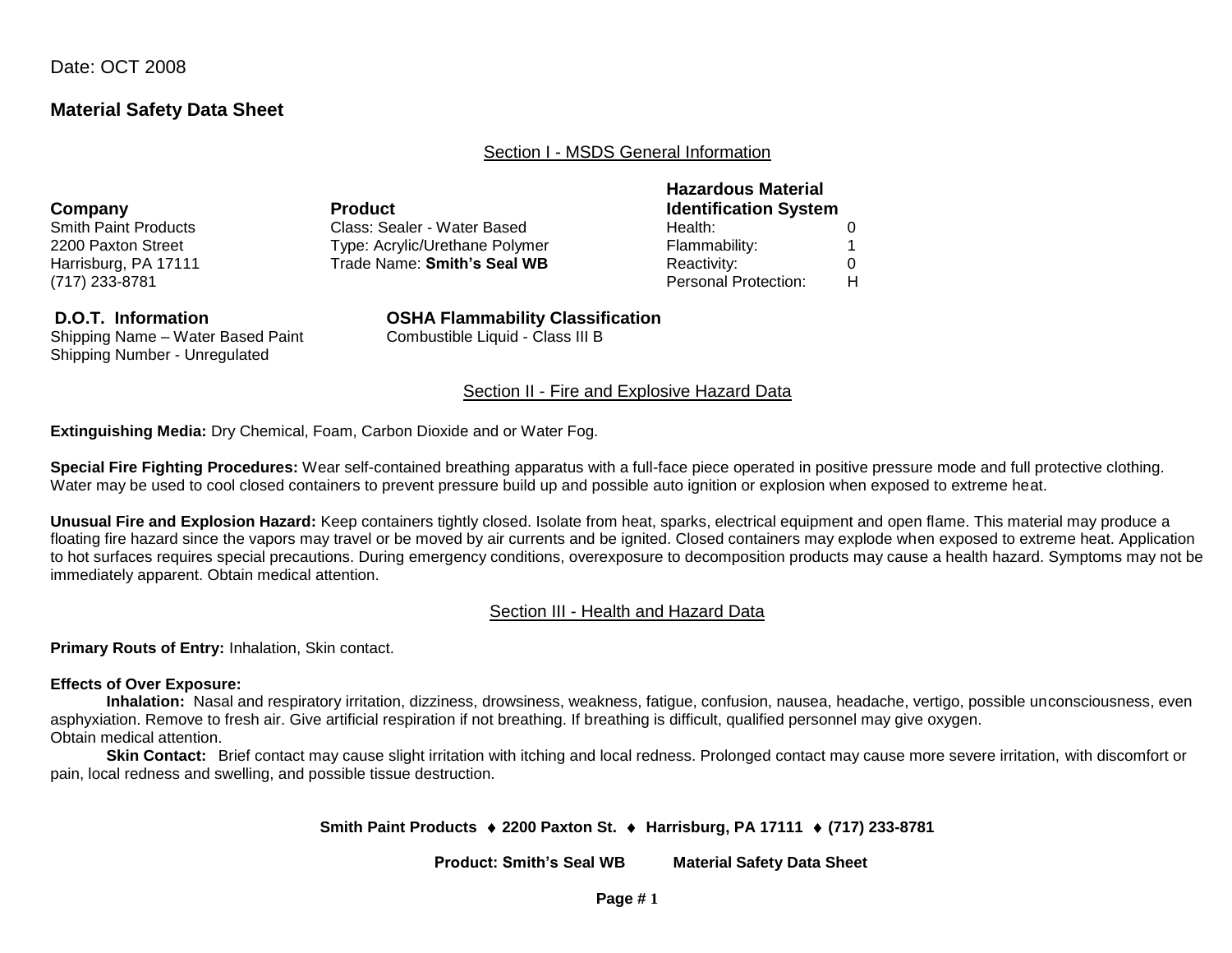**Eye Contact:** Irritation of eyes.

**Ingestion:** Amounts ingested incidental to consumer and industrial handling are not likely to cause injury; however, ingestion of large amounts could cause serious injury.

### **Emergency and First Aid Procedures:**

**Inhalation:** Move victim to fresh air at once. If breathing has stopped, perform artificial respiration. Get medical attention as soon as possible. **Skin Contact:** Wash off quickly with plenty of water, then soap and water; remove contaminated clothing. Wash contaminated clothing before reuse. **Eye Contact:** Immediately flush eyes with large amount of water for at least 15 minutes, occasionally lifting upper and lower lids. Get medical attention immediately. Contact lenses should not be worn when working with this material.

**Ingestion:** If swallowed, obtain medical treatment immediately.

**Medical Conditions Aggravated By Exposure:** This product is not expected to aggravate existing medical conditions; however, ingredients contained in this product have been reported to aggravate preexisting eye, skin, respiratory disorders, lung disorders and kidney disorders.

**Supplemental Health Information:** This product contains crystalline silica, which is considered a hazard by inhalation. The IARC has determined that there is sufficient evidence for the carcinogenicity of crystalline silica to experimental animals, and limited evidence for the carcinogenicity of crystalline silica to humans. Crystalline silica is also a know cause of silicosis, a noncancerous lung disease.

### Section IV - Reactivity Data

**Hazardous Polymerization:** Will not occur. **Conditions To Avoid:** Elevated temperatures. Contact with oxidizing agent. **Hazardous Decomposition Products:** Can produce Carbon Monoxide and / or Carbon Dioxide. **Incompatibility**:Oxidizers. **Stability:** Stable.

### Section V - Spill or Leak Procedures

**Material Released or Spilled:** Comply with all applicable health and environmental regulations. Ventilate area. Spills may be collected with absorbent material. **Waste Disposal:** Dispose in accordance with all applicable regulations. Avoid discharge into natural waters.

### Section VI - Special Protection Information

**Personal Protective Equipment:** Eye wash, safety shower.

**Respiratory Protection:** Control environmental concentrations below applicable standards. Where respiratory protection is required, use only NIOSH/MSHA approved respirators in accordance with OSHA Standard 29 CFR1910.134.

**Ventilation:** Provide dilute ventilation or local exhaust to prevent build-up of vapors.

**Protective Gloves:** Usual hand protection for paint application - if repeated contact Nitrile gloves.

**Eye Protection:** Safety glasses, chemical goggles, splash guards or side shields or face shields

**Other Protective Clothing or Equipment:** Chemical apron, eye bath, safety shower.

### **Smith Paint Products 2200 Paxton St. Harrisburg, PA 17111 (717) 233-8781**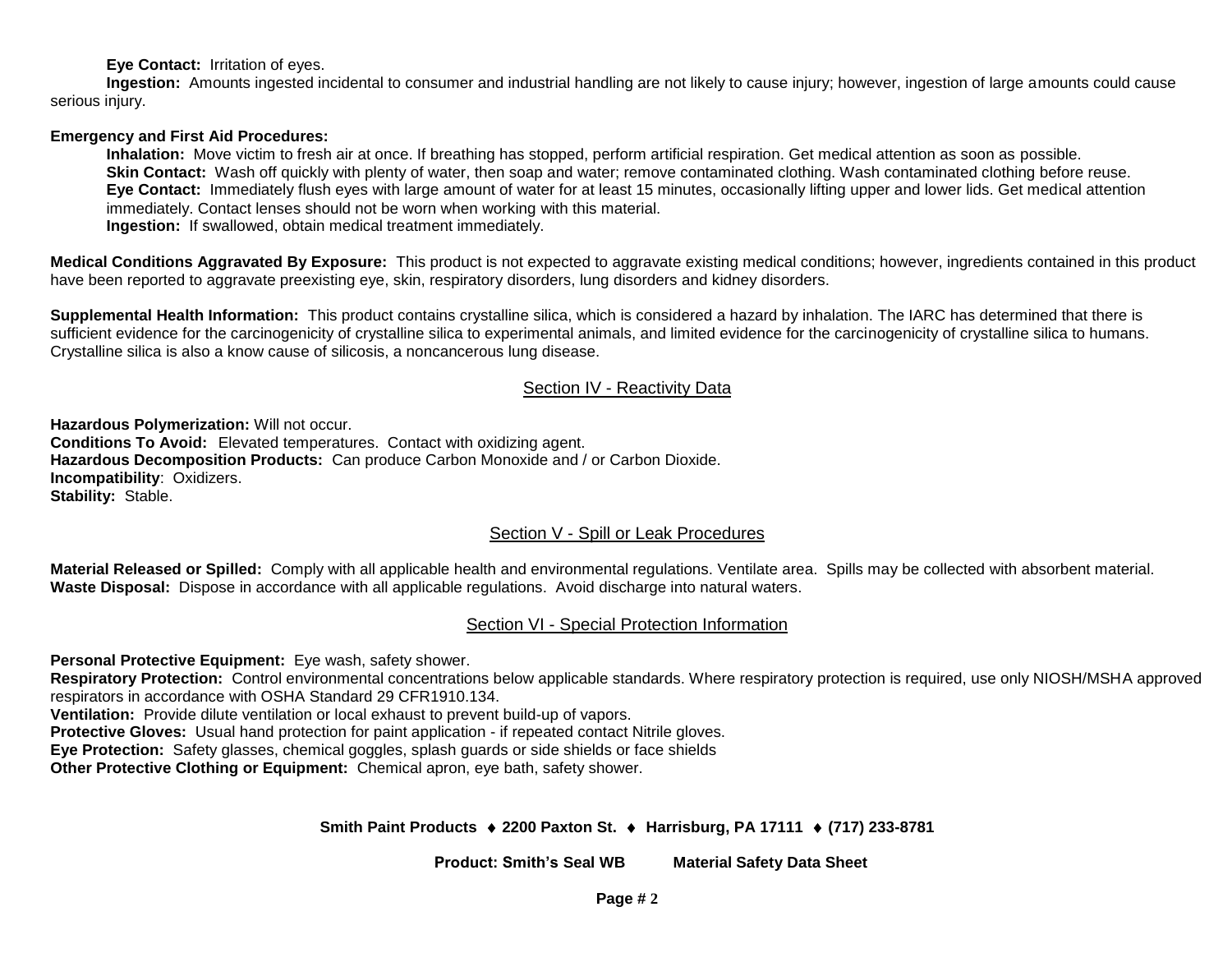## Section VII - Special Precautions

Handling and Storage: Store below 100<sup>°</sup>F. Keep from freezing. Small spills can be flushed with large amounts of water; larger spills should be collected for disposal. Extinguish and DO NOT turn on any ignition source until the area is determined to be free from fire or explosion hazard.

**Other Precautions:** Use only with adequate ventilation. Do not take internally. Keep out of reach of children. Avoid contact with skin and eyes, and breathing of vapors. Keep containers closed and upright when not in use. Avoid conditions, which result in formation of inhalable particles such as spraying or sanding painted surfaces. If such conditions cannot be avoided, use respiratory protection as directed under Special Protection Information.

**Work/Hygienic Practices:** Wash hands thoroughly after handling, especially before eating or smoking. Smoke in "Smoking Area" only.

This product may contain crystalline silica in quantities greater than 0.1%. IARC has classified crystalline silica as probably carcinogenic for humans. This classification is based on the findings of laboratory animal studies that were considered to provide sufficient evidence and data from human epidemiological studies that were considered to provide limited evidence for carcinogenicity. Crystalline silica is also a known cause of silicious, a noncancerous lung disease. NTP and OSHA have not classified crystalline silica as a carcinogen.

Special Note: The material contained in this Material Safety Data Sheet is based on information supplied to Smith Paint Products by the raw material suppliers of the individual components of this product and Smith Paint Products believes this information is reliable. However, no warranty is expressed or implied regarding the accuracy of this information, or of any product, method or apparatus mentioned and you must make your own determination of its suitability and completeness for your own use, for the protection of the environment, and health and safety of your employees and users of this material.

Complies with OSHA hazard communication standard 29CFR1910.1200.

### Section VIII - Explanation of Abbreviations and Terminology

**ACGIH:** American Conference of Governmental Industrial Hygienists.

**CAS Name:** Chemical Abstract System name

**CAS** #: Chemical Abstract System number available for every chemical made. Mixtures do not have abstract numbers.

**CERCLA:** Comprehensive Emergency Response, Compensation, and Liability Act: Section 302. Release of a CERCLA hazardous material in greater than its RQ (reportable quantity) in a 24 hour period, must be reported.

**Ceiling:** The concentration, which should not be exceeded even instantaneously.

### **Carcinogen:**

**O:** OSHA (Occupational Safety Health Act)

**I:** IARC (International Agency for Research on Cancer)

**N:** National Toxicological Program

**CCA:** Clean Air Act Amendment of 1990

**Flash Point**: Minimum temperature at which a liquid gives off a vapor in sufficient concentration to ignite when tested under given procedures.

**HAPS:** Clean Air Act Hazardous Air Pollutants and Ozone Depleting Chemicals.

**HMIS**: Hazardous Material Identification System

**H:** Health

**F:** Fire

**R:** Reactivity

**IARC:** International Agency for Research on Cancer

**LEL**: Lower Explosive Limit

**N:** No

**NFPA**: National Fire Protection Agency h: materials which are stable when exposed to fire or water.

### **Smith Paint Products 2200 Paxton St. Harrisburg, PA 17111 (717) 233-8781**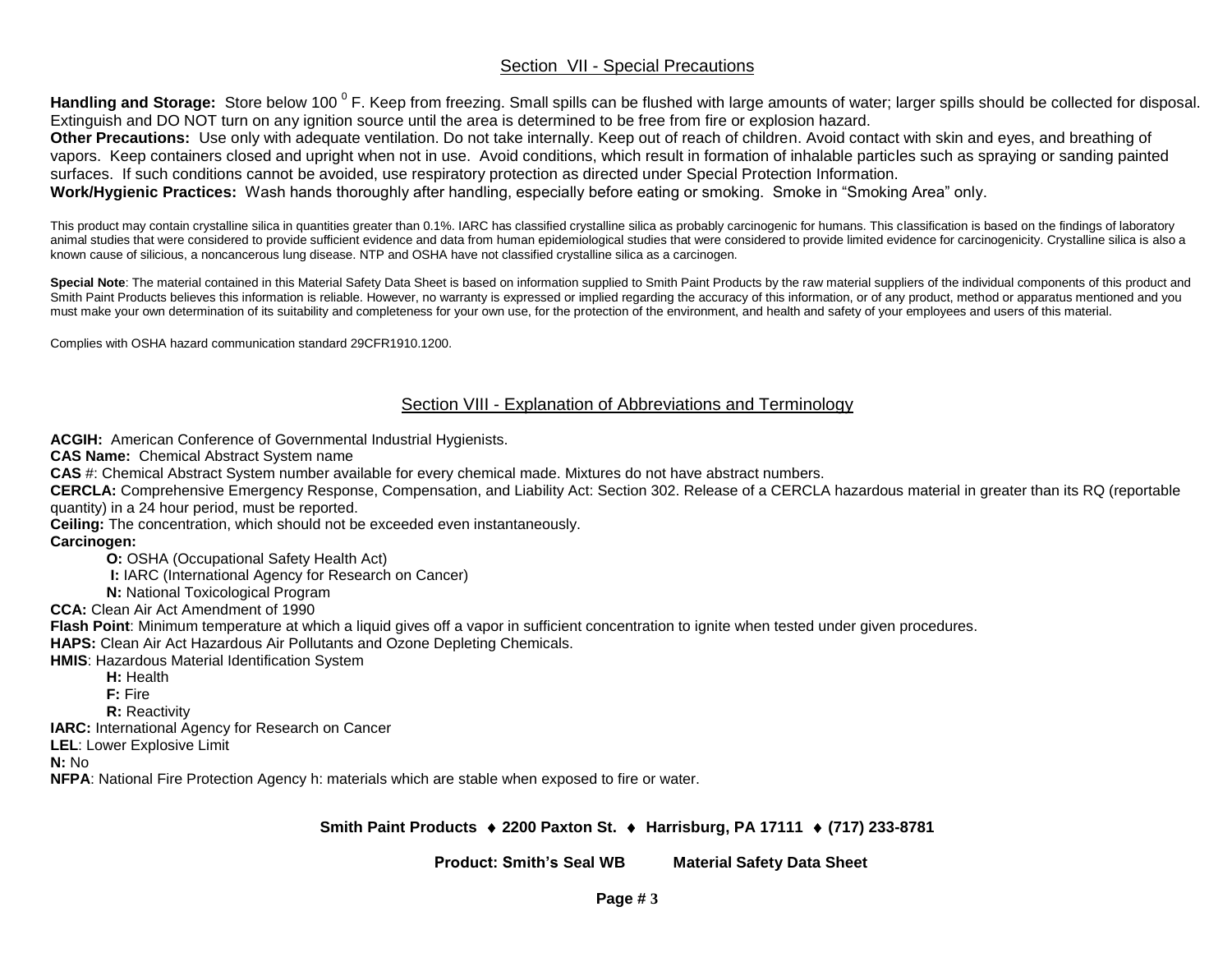**N/A:** Not Applicable **N/D:** Not Determined **N/E**: Not Established **N/R:** Not reported by manufacturer **N/T:** Not Tested **NIOSH:** National Institute of Occupational Safety and Health **PEL:** Permissible Exposure Limit **R2K**: Pennsylvania Workers and Community Right To Know Act **E:** Environmental **S:** Special Hazardous Substances **X:** Present in formula **RCRA**: Resource Conservation and Recovery Act: codes required on hazardous waste manifest. **RQ:** Reportable Quantity **SARA TPQ**: Superfund Amendments and Reauthorization Act, and TPQ (Threshold Planning Quantities) SARA III: Section 313 - (toxic chemical release reporting): facilities manufacturing, processing or otherwise using toxic chemicals equal to or greater than TPQ must file form R with state and local emergency planning committees. **SARA 311/312**: (community right-to-know reporting) **A:** Acute **C:** Chronic **F:** Fire **R:** Reactivity **STEL:** Short Term Exposure Limit. **TPQ:** Threshold Planning Quantities **TWA PPM**: Time Weighted Average Parts per Million. **TWA MG/M<sup>3</sup>** : Time Weighted Average per Milligrams per Cubic Meter. **TLV**: Threshold Limit Values **TSCA:** Toxic Substances Control Act **UEL**: Upper Explosive Limit **Vapor Pressure**: The pressure exerted by the saturated vapor above any liquid (MM of HG @ 20<sup>°</sup> C). **Vapor Density**: The relative density or weight of a vapor or gas compared with an equal volume of air. **Water Solubility**: Solubility of the material in water **XOV: X:** Hazardous Air Pollutants **O:** Organic Hazardous Air Pollutants **V:** Volatile Hazardous Air Pollutants

**Y:** Yes

**Smith Paint Products 2200 Paxton St. Harrisburg, PA 17111 (717) 233-8781**